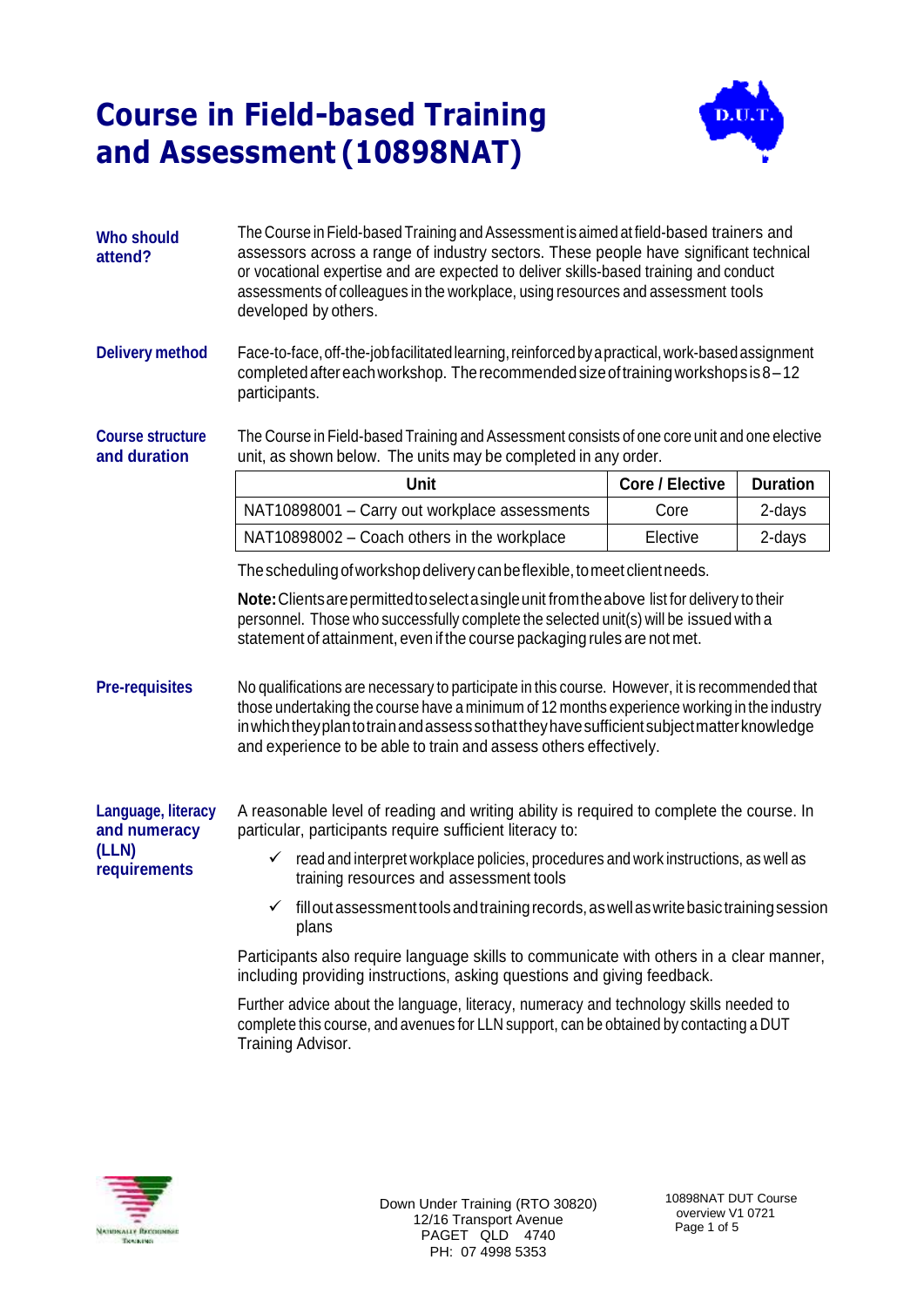

| Access to a<br>practice<br>environment | Those undertaking this course are expected to have access to a work environment in which<br>they are able to practise and apply their training and assessment skills. Participants would<br>also benefit from access to a person in the workplace who is able to support and mentor them<br>as they complete their post-course assessment tasks.<br>Down Under Training is not generally able to organise work placements / practice<br>environments for students undertaking this course. |  |  |
|----------------------------------------|--------------------------------------------------------------------------------------------------------------------------------------------------------------------------------------------------------------------------------------------------------------------------------------------------------------------------------------------------------------------------------------------------------------------------------------------------------------------------------------------|--|--|
| <b>Resources</b><br>required           | Those undertaking this course may require access to:                                                                                                                                                                                                                                                                                                                                                                                                                                       |  |  |
|                                        | a computer, a printer and the internet (you are not required to bring these to the<br>✓<br>course)                                                                                                                                                                                                                                                                                                                                                                                         |  |  |
|                                        | people they can train and assess in the workplace<br>✓                                                                                                                                                                                                                                                                                                                                                                                                                                     |  |  |
|                                        | equipment and documentation relating to the subject matter being trained and<br>assessed                                                                                                                                                                                                                                                                                                                                                                                                   |  |  |
|                                        | workplace policies, procedures and documentation relating to the role of a<br>✓<br>trainer and assessor                                                                                                                                                                                                                                                                                                                                                                                    |  |  |
|                                        | a supervisor, manager or qualified trainer and assessor who can observe/review<br>$\checkmark$<br>their work and provide feedback to Down Under Training                                                                                                                                                                                                                                                                                                                                   |  |  |
| <b>Specialneeds</b>                    | Down Under Training will endeavour to assist those with special needs to successfully<br>complete this course. However, we request that people with special peods contactus, before                                                                                                                                                                                                                                                                                                        |  |  |

complete this course. However, we request that people with special needs contact us, before enrollinginthecourse,todiscusstheirneeds. Thiswillhelpustoprovideadviceaboutthe suitability of the course and to discuss adjustments that could be made toimprove the student's learning experience.

#### **Unit overview**

| Unit                                                | <b>Overview</b>                                                                                                                                                                                                                                                                                                                                                                                                                |  |  |
|-----------------------------------------------------|--------------------------------------------------------------------------------------------------------------------------------------------------------------------------------------------------------------------------------------------------------------------------------------------------------------------------------------------------------------------------------------------------------------------------------|--|--|
| NAT10898001 - Carry<br>out workplace<br>assessments | Focuses on carrying out assessments in a workplace following established<br>assessment processes and using assessment tools developed by others.<br>Covers preparing for the assessment, performing the assessment and<br>reviewing the assessment. Not applicable to those who are required to plan,<br>organise and conduct assessments against nationally recognised units of<br>competency or accredited courses.          |  |  |
| NAT10898002-Coach others<br>in the workplace        | Covers the skills and knowledge required to coach others in the workplace,<br>with a focus on helping the person being coached to develop job specific<br>skills, knowledge and attitudes. Applies to one-on-one coaching relationships<br>conducted over a significant period of time and / or multiple sessions, rather<br>than a one-off skills or knowledge-based training session. Appropriate for 'in-<br>cab' trainers. |  |  |



Down Under Training (RTO 30820) 12/16 Transport Avenue PAGET QLD 4740 PH: 07 4998 5353

10898NAT DUT Course overview V1 0721 Page 2 of 5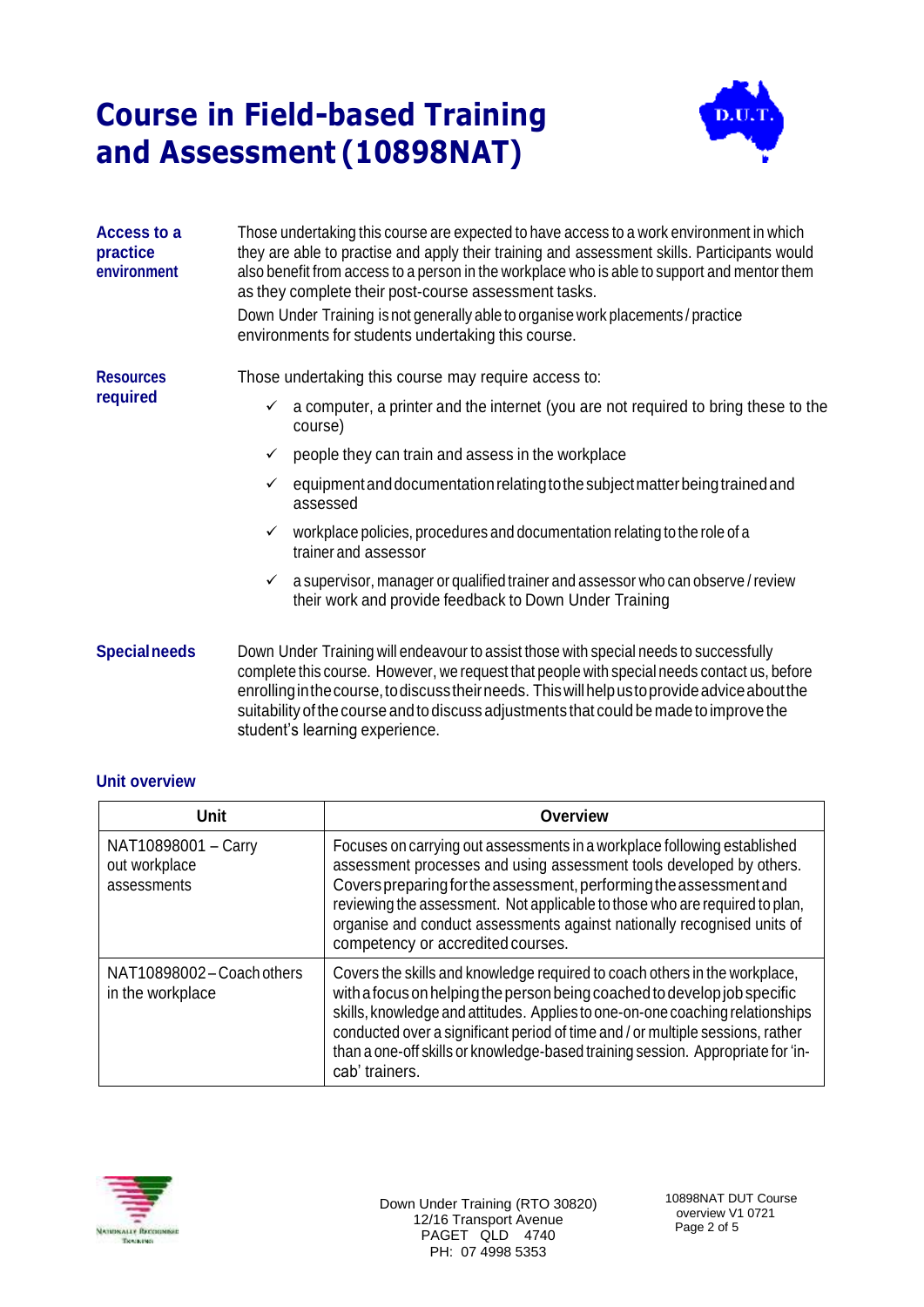

### **Assessment requirements**

The Course in Field-based Training and Assessment is competency-based. This means that in order to successfully complete the course, students need to do more than just attend the training. They also need to provide evidence that they have understood the training and applied it in the workplace. Consequently, the assessment for this course includes a combination of on-course and post-course assessment tasks. An overview of the assessment requirements for each unit is provided below.

| <b>UNIT</b>                                           | <b>ON-COURSE ASSESSMENT TASKS</b>                                                                    | <b>POST-COURSE ASSESSMENT TASKS</b>                                                                                                                                                                |
|-------------------------------------------------------|------------------------------------------------------------------------------------------------------|----------------------------------------------------------------------------------------------------------------------------------------------------------------------------------------------------|
| NAT10898001-<br>Carry<br>out workplace<br>assessments | Knowledge-based questions<br>$\bullet$<br>(written)<br>Practical assessment (simulated)<br>$\bullet$ | 2 x practical assessments conducted in<br>the workplace<br>Practical assessment review questions<br>$\bullet$<br>(written)                                                                         |
| NAT10898002-<br>Coach<br>others in the workplace      | Knowledge-based questions<br>(written)                                                               | Provision of one-on-one coaching to at<br>$\bullet$<br>least one person (at least 3 related<br>sessions, 120 mins total duration)<br>Workplace coaching review questions<br>$\bullet$<br>(written) |

#### **Assessment timeframes**

The timeframe for completing the assessment for each unit is 3 months. Down Under Training recognises work and family pressures can make it challenging for some participants to complete their assessments within the designated completion timeframes. Consequently, we provide extensions of up to 3 months where a formalrequest is received. Additional extensions are sometimes allowed in exceptional circumstances.

#### **Resources provided**

Down Under Training provides students with the following resources for each unit:

- $\triangleright$  Participant manual and file
- ➢ Assessment document



Down Under Training (RTO 30820) 12/16 Transport Avenue PAGET QLD 4740 PH: 07 4998 5353

10898NAT DUT Course overview V1 0721 Page 3 of 5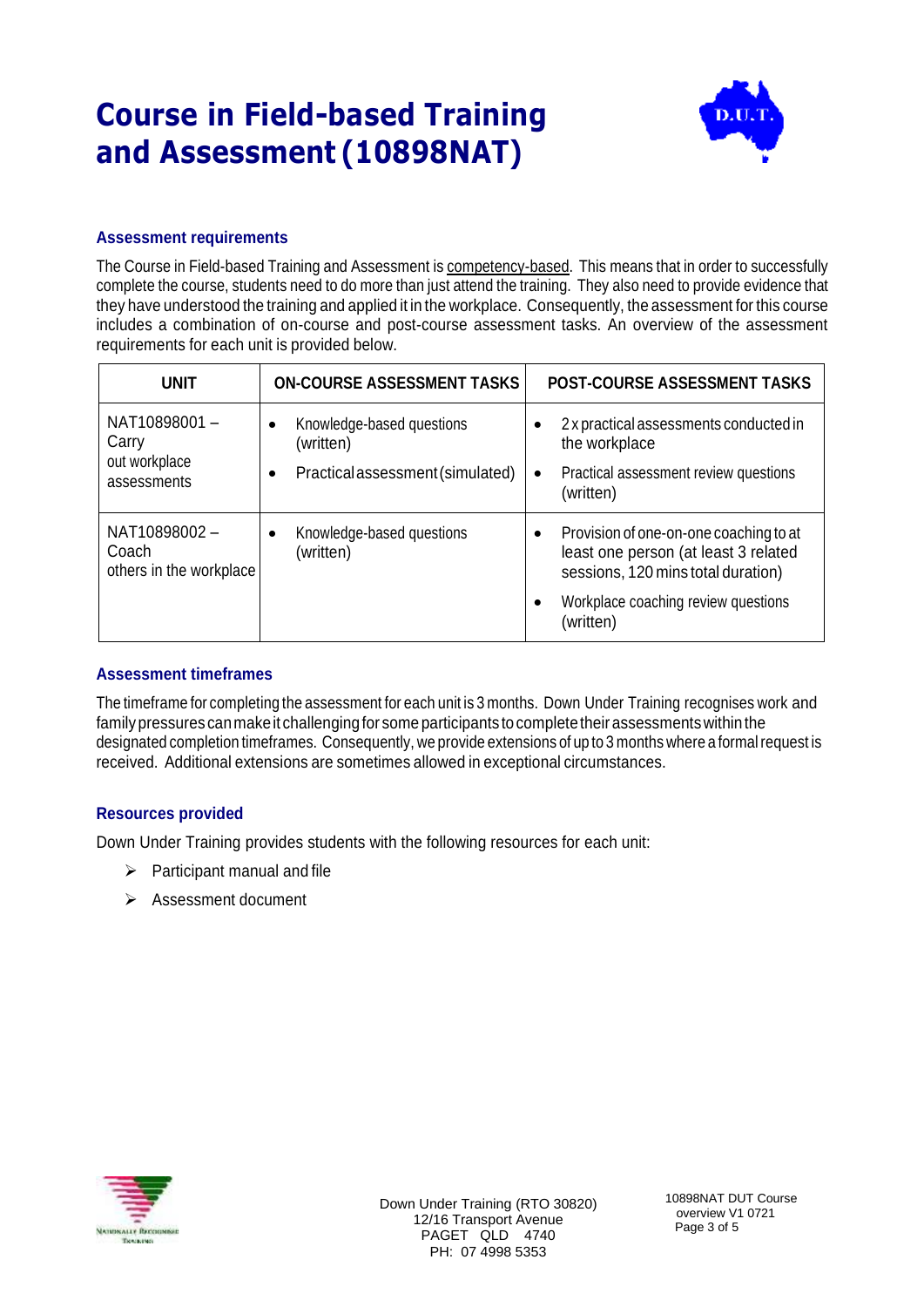

### **Support provided**

Down Under Training provides email and telephone support to students throughout the program.

We also run *assessment support workshops* from time-to-time. These provide students with the opportunity to have time away from the workplace to work on their post-course assessment tasks, with support from a DUT facilitator. These workshops may be organised 'in-house' by students' employers, or students may choose to attend a public workshop at our premises in Paget, Mackay (fees apply).

Additional one-on-one coaching is available, at an hourly rate, for those who need it.

### **Credential issued**

Successful completion of this course will be evidenced by a nationally recognised a statement of attainment.

Thosewhocompleteoneormoreunitsofcompetency,butwhodonotmeetthepackagingrequirementsforthe course, will be issued with a nationally recognised statement of attainment forthe unit(s) they successfully complete.

### **Recognition of Prior Learning**

Recognition of Prior Learning (RPL) is available for this qualification.

RPL is suitable for those already have the necessary skills and knowledge in one or more of the areas which make up the Course in Field-based Training and Assessment, and donot wish to undergofurther training in these areas.

RPL is awayof shortcuttingthe training process. Itis**not** awayof shortcuttingthe assessment process. Tobe granted RPL, candidates must provide evidence of their competence to a DUT assessor. Evidence requirements may vary, depending on the unit(s) of competency being assessed. However, they typically include answers to theory questions, work samples and supervisor reports. Candidates must also participate in an assessment interview with a DUT assessor, and in some cases the assessor may wish to observe the candidate conducting training or assessment activities.

Those who are considering seeking RPL, are invited to speak with a DUT Training Advisor. The Training Advisor will make an initial assessment of the person's suitability for RPL and discuss the RPL process in detail before sending an application kit.

DUT's RPL policy and some general information about the RPL process and the costs associated with RPL are available in the Policies and Procedures area of our website.

#### **National recognition**

Down Under Training recognises qualifications and statements of attainment issued by other Registered Training Organisations under the Australian Qualifications Framework.

Students who have already achieved one or more of the units covered by the course may be able to obtain a reduction in training or assessment requirements, and should contact a DUT Training Advisor for advice.

Before recognition can be granted, a DUT representative will need to sight the statement(s) of attainment for any units for which recognition is beingsought.

DUT's policy for National Recognition is available from the Policies and Procedures area of our website.



Down Under Training (RTO 30820) 12/16 Transport Avenue PAGET QLD 4740 PH: 07 4998 5353

10898NAT DUT Course overview V1 0721 Page 4 of 5